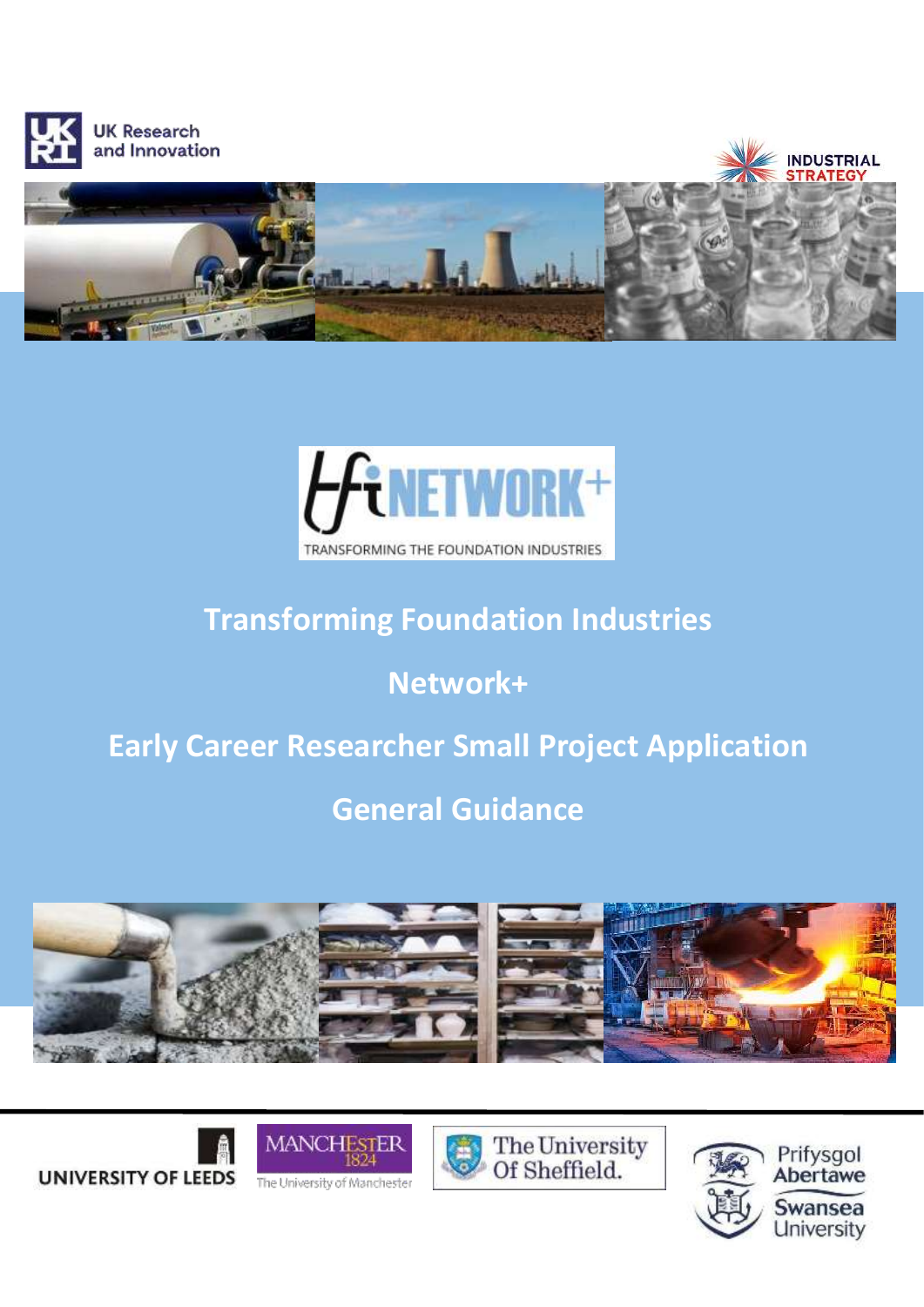## **TFI Network+ Open call for Early Career Researcher<sup>1</sup> -led small projects with potential to generate transformational impact on the Foundation Industries**

#### **What is the TFI Network+**

The foundation industries (namely glass, ceramics, metals, paper, cement and bulk chemicals) are worth £52B per annum to the UK's economy, but account for 10% of the UK's total  $CO<sub>2</sub>$  emissions. In recognition of the global and national importance of these industries, the Transforming Foundation Industries Challenge, delivered by UKRI, has awarded £2M to form the TFI Network+ to assist the foundation industries to remain competitive whilst simultaneously facing challenges from environmental legislation and the drive towards net-zero carbon 2050.

#### **Aims of the TFI Network+ and its remit**

The core aim of TFI Network+ is to co-create and identify with the Foundation Industries new innovative technologies that can enable transformation toward sustainable practices while optimising performance by coordinating and channelling a wide range of expertise throughout UK academia in themes such as:

**i)** Energy efficiency: Energy costs in foundation industries are high, and each industry faces its own challenges to improve energy efficiency and reduce greenhouse gas emissions. Through knowledge transfer and cross-fertilisation of ideas, the TFI Network+ will seek opportunities to co-create new concepts and to transfer best practice from one sector to another.

**ii)** Next generation processes: The fundamental properties of materials, such as their melting point, are often seen as limiting factors in reducing energy and resource usage. Some foundation industries, such as glass and ceramics, are investigating new processes that can significantly reduce the intrinsic energy of production whilst others, e.g. cements, are investigating low carbon footprint material alternatives. The TFI Network+ can help establish the feasibility of these new processes in the drive towards greater sustainability.

**iii)** Manufacturing informatics: The foundation industries have made considerable progress in transitioning business models from historical inwardly focused supplier/customer relationships, to ones that embrace the wider end-to-end supply chain. However, there is still potential for enabling technologies (grouped under the umbrella term of 'Industry 4.0' or 'digital') to help facilitate a stepchange in supply chain function in Foundation Industries. The TFI Network+ will investigate the use of AI and digital tools for through process modelling, including real time data capture and management.

**iv)** Circular economy: The ability to re-use, recycle or repurpose products and raw materials presents significant challenges and opportunities to the foundation industries, as without careful process analysis this activity can actually increase energy and material costs, or result in inferior products. It is thus necessary to evaluate the properties of recycled and substitute feedstocks through improved

 $\overline{a}$ 

 $<sup>1</sup>$  For the purposes of this call, an ECR is a Postdoctoral Researcher with a contract at a UK university</sup>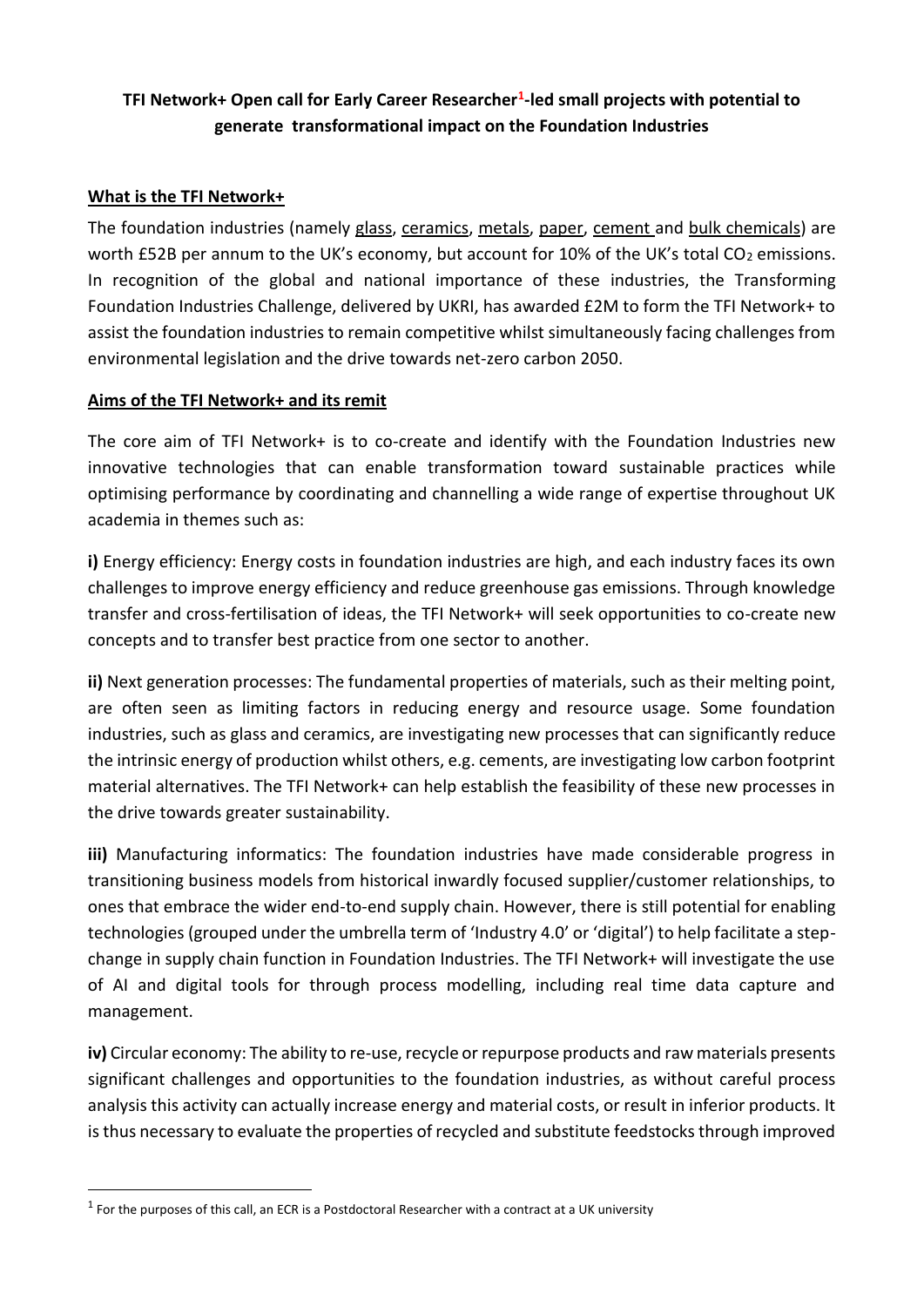analytical methods, develop processes that are more forgiving of feedstock quality, investigate reuse of feedstocks, and ensure that feedstock supplies are geopolitically secure.

**v)** Enabling transformation: The process of innovation and its implementation is quite different across foundation industries. The TFI Network+ aims to aid evolving policies, regulations and legislation, to support transformation throughout the whole value chain and systems, to remove barriers and create markets for the adoption of more sustainable materials and technologies.

This third call for proposals from Early Career Researchers (ECRs) is an **open call** and will consider all high quality proposals that come under the five themes listed above.

## **Scope of the Call**

The TFI Network+ is looking to fund high quality projects that, with industrial participation, have potential to drive transformative impact in the foundation industries, and will also enhance the career of the applicant. We would particularly welcome participation from foundation industry businesses yet to receive grant support from the Transforming Foundation Industries Challenge.

Projects may be in any discipline, or interdisciplinary.

The impact of such projects will be to:

- Reduce waste, resource use, water use or energy consumption
- Support the development of circular supply chains
- Improve the recyclability or reuse of materials
- Create new sustainable materials or chemical processes and/or products
- Improve productivity or profitability of companies
- Provide evidence for future policy interventions
- Support the applicant's career aspirations

The above list is not exclusive, and we would welcome ideas from the engineering and physical sciences, social sciences and the arts & humanities.

We will **not** fund projects that:

- do not focus on foundation industries
- do not have at least in-kind industry support
- are not led by a UKRI- eligible academic
- focus on fuel switching (e.g. combustion of hydrogen, waste or biomass) or development of greenhouse gas capture technology (the 'utilisation' element of carbon capture & utilisation is within scope)
- are related to the pharmaceutical or petrochemical industries
- focus solely on skills
- are capital projects
- fall outside of the Technology Readiness Levels typically funded by UKRI<sup>2</sup> (we are looking for low TRL projects)

## **Eligibility**

 $\overline{a}$ 

**1.** We will only accept one application per Principal Investigator

<sup>&</sup>lt;sup>2</sup> [https://epsrc.ukri.org/epsrc/cache/file/7DC41E72-C05F-40C5-84D2B69524AF3286\\_featuretwocolumnwide.png](https://epsrc.ukri.org/epsrc/cache/file/7DC41E72-C05F-40C5-84D2B69524AF3286_featuretwocolumnwide.png)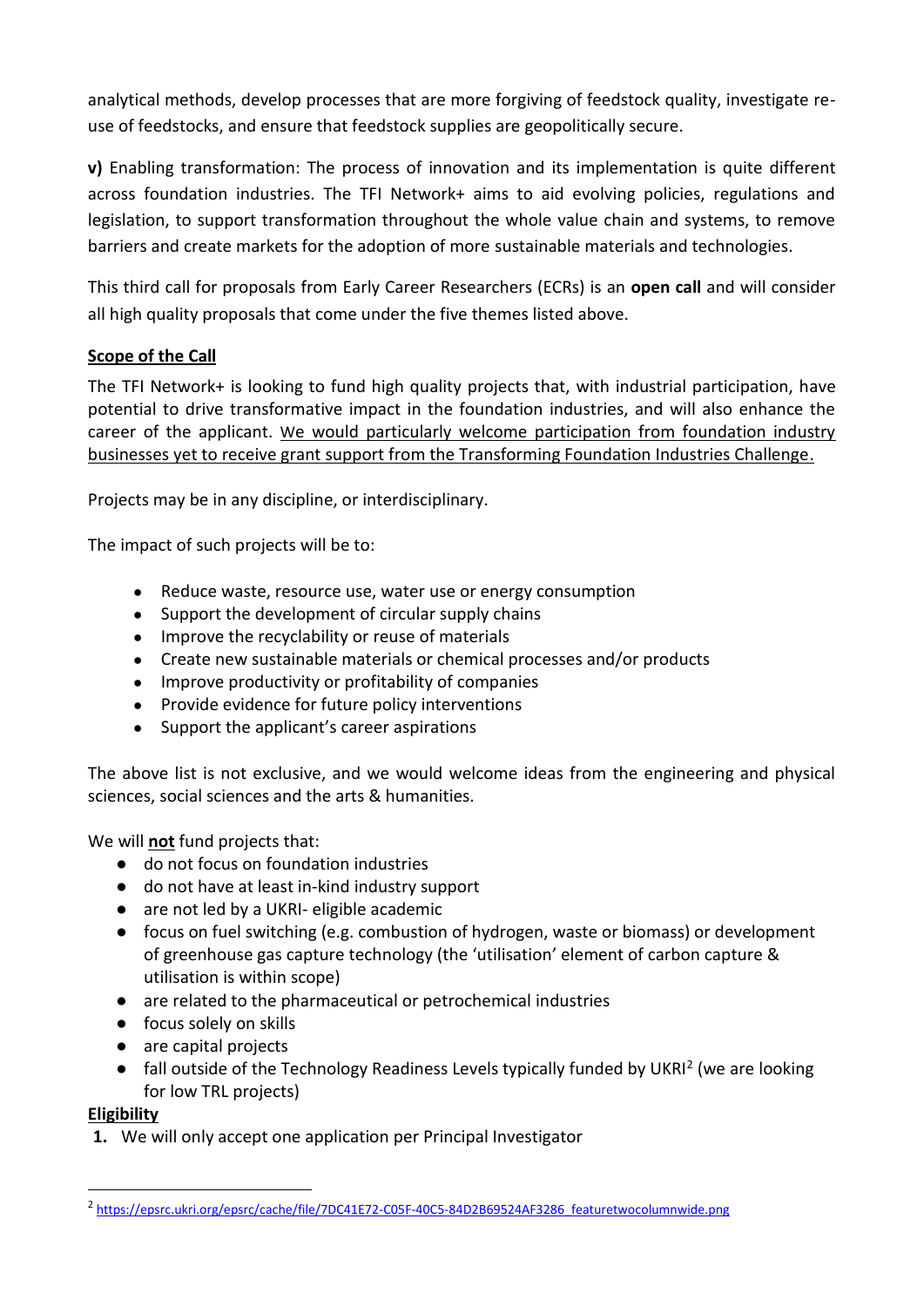- **2.** Applications will only be accepted from ECRs working in UK HEIs. For the purposes of this call, an ECR is a Postdoctoral Researcher with a contract at a UK university. **A letter of support from your supervisor or head of department is required,** stating you have their permission to apply for this funding.
- **3.** We will not accept applications from Postdoctoral Researchers who, at the time of receipt of funding, will already be benefiting from a TFI Network+ small project grant
- **4.** We will not accept proposals that are a continuation, or build on results, of projects previously funded by the TFI Network+
- **5.** We will not accept proposals that are in conjunction with a project that the applicant is currently contractually obligated to

#### **General Guidance**

**1. Application form submission**: Applications are being accepted from **9 th May 2022 to 15th July 2022** via the TFI Network+ website. Please register for an account on [www.tfinetworkplus.org](http://www.tfinetworkplus.org/) in order to upload the completed application form.

**2**. **Document format**: You need to register as a member on the TFI Network+ website in order to upload Part A (applicant details) and Part B (case for support) into your membership area. Please use the format of **'Surname, Name PART A'** and **'Surname, Name PART B'** as the file name. Maximum 3MB per file.

**3. Eligibility**: If you come across any issues in seeking permission from supervisors, for example related to your current terms of employment, please speak to us so we can clarify with UKRI or your current funding body

**4. Secondments**: The aim of this call is to strengthen ties between ECRs and industry, and to assist in two-way knowledge transfer. Industry participation, in the way of secondments, is therefore highly recommended but not mandatory, and their support can extend the 3-month TFIN+ funded period to 6 months (or longer if appropriate).

 Monies from the TFIN+ project fund however, cannot be directly used to fund secondment costs. Companies should instead indicate their willingness to host an ECR within the letter of support, and apportion the appropriate level of in-kind support, for example by funding salary costs.

**5. TFI Relevance:** Projects must be relevant to the foundation industries. Ideal projects should demonstrate applicability across two or more foundation industries, but exceptions may be made for excellent projects with expected impact on only one industry.

**6. Technology Readiness Level**: We will accept projects that are laboratory based or desk based. As funding is from UKRI we expect projects to be the level that is typically funded by UKRI.

#### **7. Resources requested**

- Projects should be costed as for a standard UKRI [proposal.](https://epsrc.ukri.org/funding/applicationprocess/preparing/writing/jor/)
- Projects should run for up to 3 months on a full time basis, or for longer on a part time basis. e.g. 6 months at 50% FTE. Additional funding from industry should be used to extend the duration of the project via secondments, e.g. to cover salary costs
- Whilst there is no upper limit, we would not expect proposals to cost more than ~£8k/month (at 80% FEC) on a full time basis. The management committee reserve the right to request reductions if a budget is deemed excessive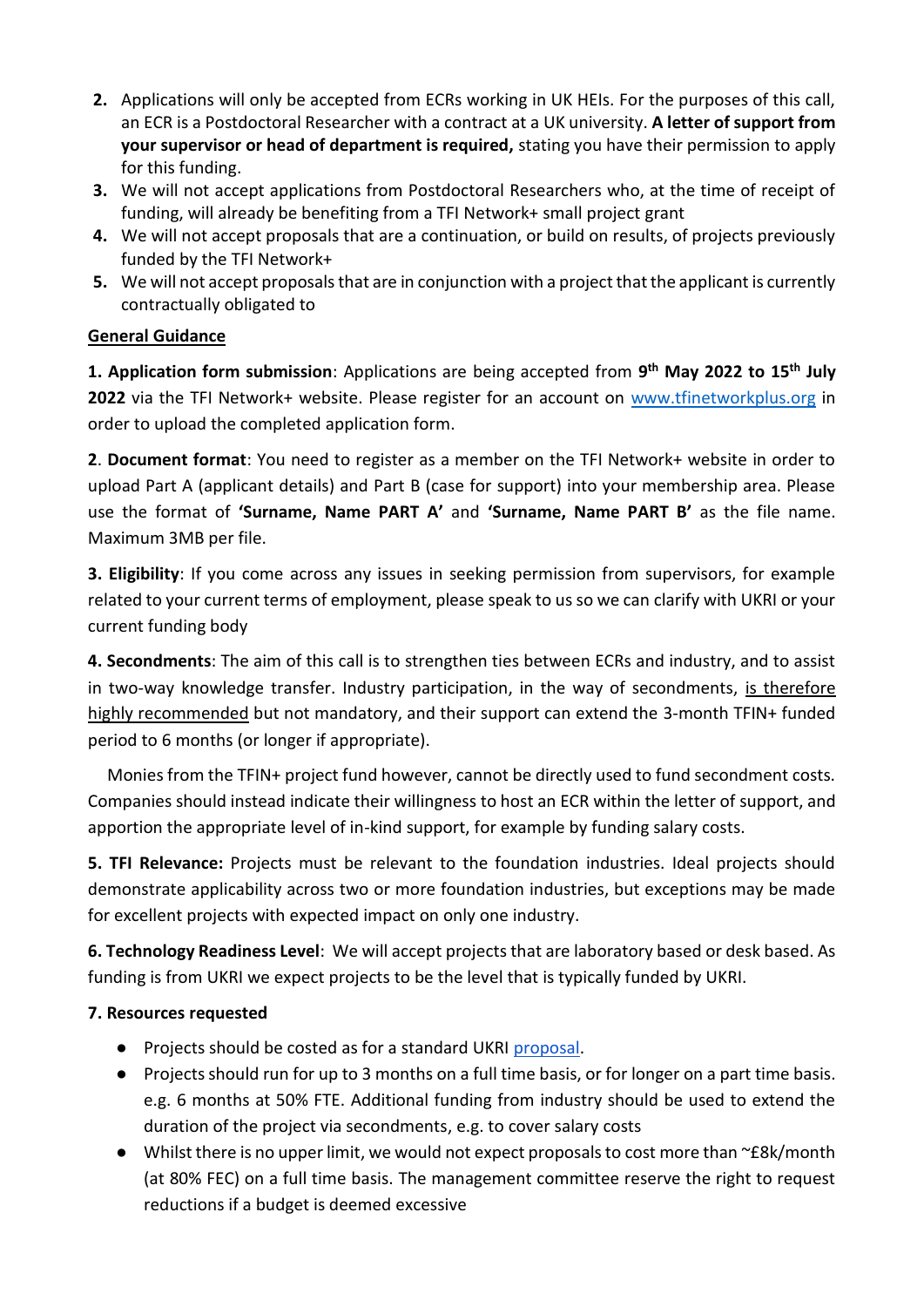- The costing table should include costs at 100% and the request from the Network+ at 80% FEC. Resources can be requested for researcher and technician time, travel, subsistence, consumables and facilities. The Network+ will not fund new equipment above the £10k UKRI threshold (inc. VAT), nor student stipends.
- **Sub-contracting** is allowed but Research Organisations must ensure that expenditure on sub-contracts are subject to **robust controls**<sup>3</sup> to ensure value for money and propriety. All costs should be fully documented/invoiced and available to UKRI if required.

Should you have any queries when costing a project, please speak to the finance team in your university in the first instance, and we are happy to offer guidance if contacted on [tfinetworkplus@sheffield.ac.uk](mailto:tfinetworkplus@sheffield.ac.uk)

**7**. **Project duration**: projects may run for up to 6 months on a part time basis (see **Section 4** above). All approved grants are expected to start in **October or November 2022** but we have some flexibility regarding start dates- please get in touch if you need to. The TFI Network+ Management Committee are willing to offer mentorship to PDRAs in order to ensure that grants progress satisfactorily. Project end dates depend on the FTE of the ECR and the impact of additional industry cash support and secondments. All funding is subject to UKRI standard T&Cs and the additional conditions for the TFIN+ (available upon award of the funding).

#### **8. Guidance on Part B case for support**:

**A.** Please limit the industry partner description (Sections I & II) to 1 page

**B.** Please limit the Project Description (Sections III-VII) to 2 pages, font size 11. There is no word limit for each section. References may be added to a third page, Section VIII

**C.** Individual sections:

## **I) List the industry sectors involved**

**II)** Please describe how the secondment will work in practice; its duration; and any plans that will actively assist in transferring knowledge to and from the company. Please also describe the level of financial or in-kind support provided by the industry partner. Plans for the secondment and the level of support must be reiterated in the company letter of support

**III) SUMMARY & SECTORAL IMPACT ON FOUNDATION INDUSTRIES**: If the application is successful, this section will be published on the Network+ website. Please provide a general summary of no more than 200 words and the potential impact of a successful project.

**IV) AIMS AND OBJECTIVES (WITH INDICATIVE TIMESCALES):** Explain the overall aim of the project, and list some key objectives. Accompany objectives with probable timelines, e.g. Objective 1: Month X

**V) SCIENTIFIC & TECHNICAL DESCRIPTION**: the case for support will be reviewed by a broad range of reviewers with differing expertise. Please ensure your project can be understood by wellinformed non-subject matter experts. You may include images or diagrams.

 $\overline{a}$ 

<sup>3</sup> <https://epsrc.ukri.org/funding/applicationprocess/fundingguide/resources>